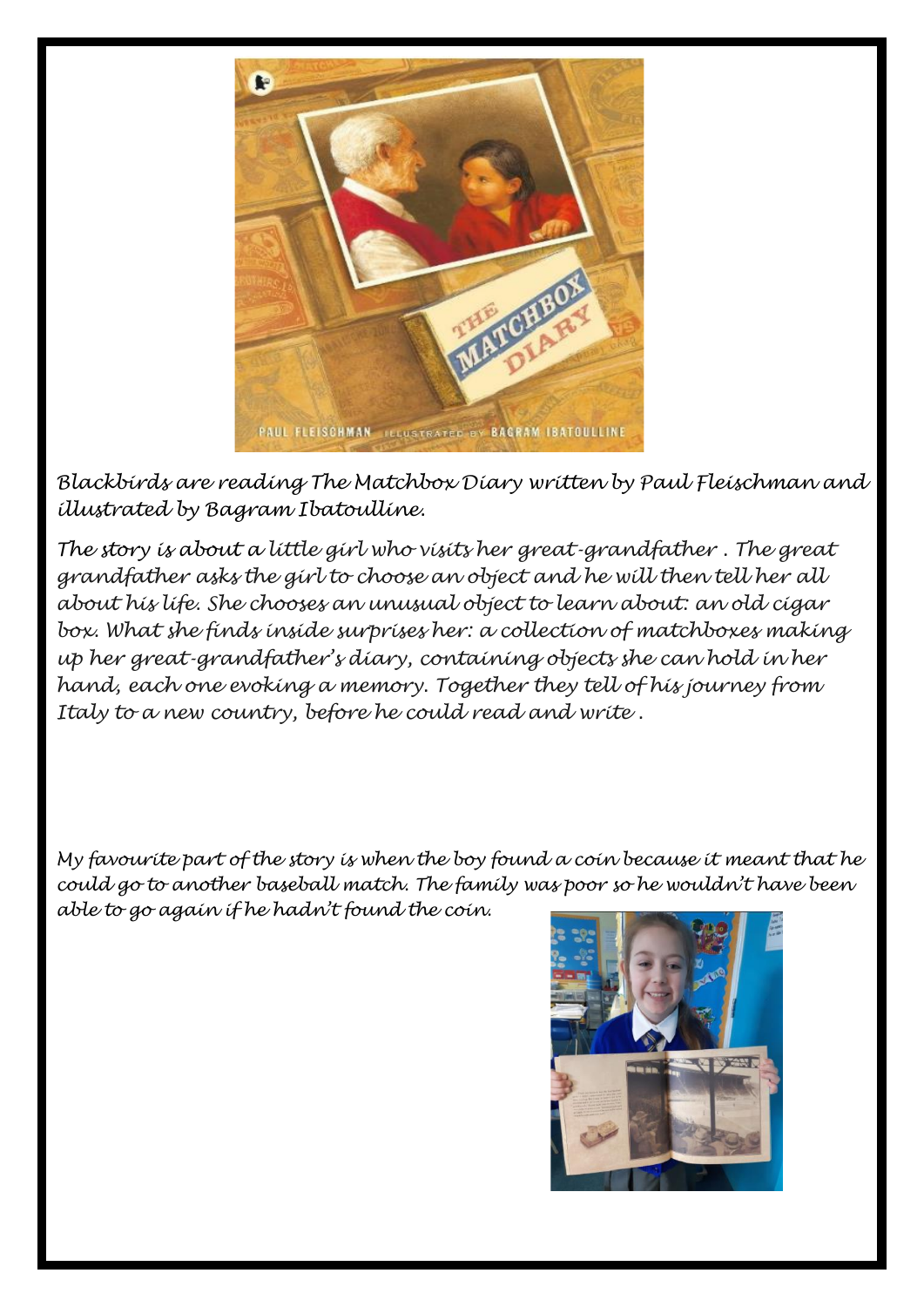

*I liked it when the boy's father sent photos to the family because they hadn't seen him for a long time. It made the family really happy.*



*My favourite part of the story is when the family joined the dad in America. They hadn't been together for a long time and they were all happy to see each other and had a lot of hugs.*

*The children's homework task was to collect together three small objects that either reminds them of significant events in their life or are symbolic/representative of three significant events.*

*Here are some examples:*